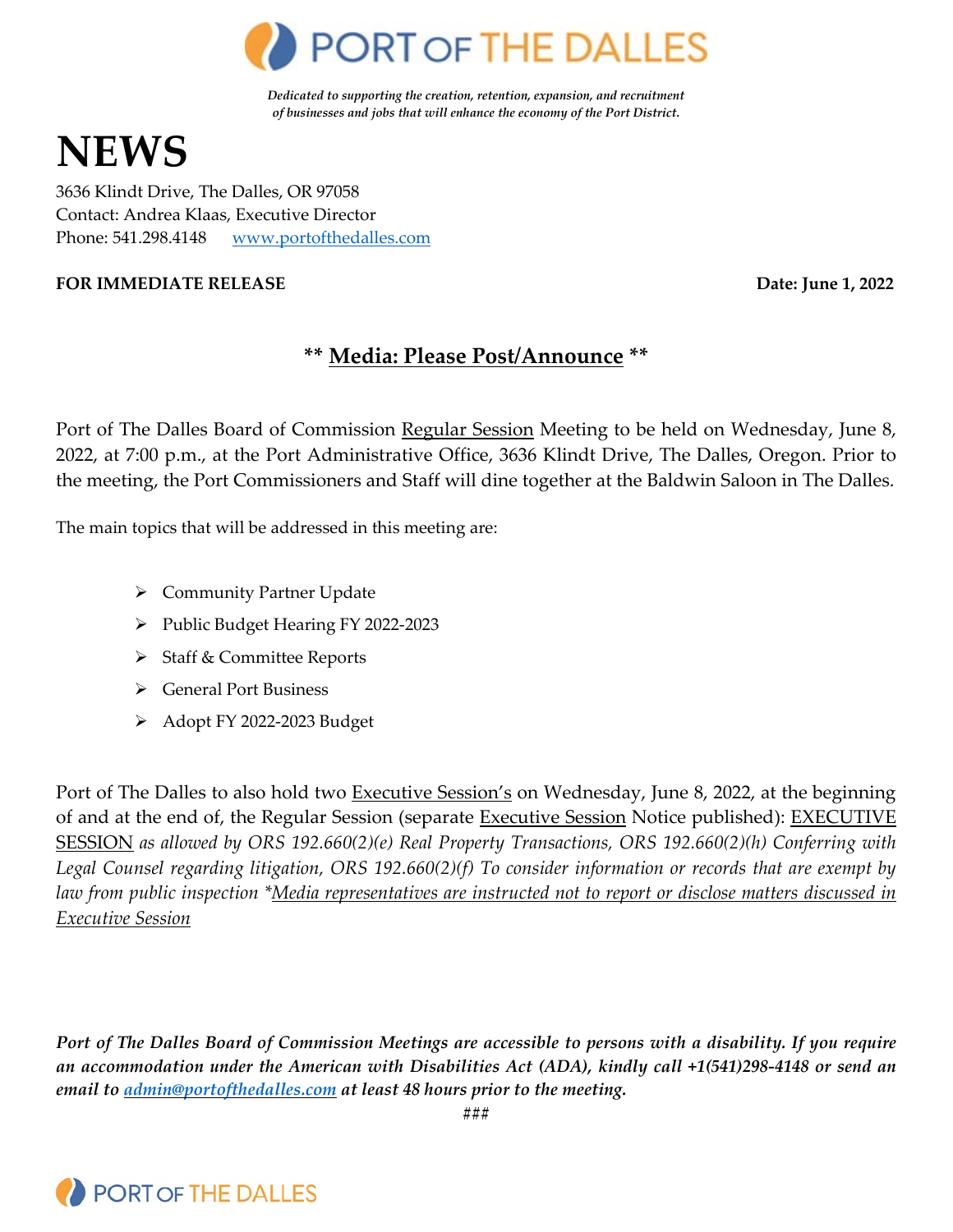

*Dedicated to supporting the creation, retention, expansion, and recruitment of businesses and jobs that will enhance the economy of the Port District.* 

## **PORT COMMISSION REGULAR SESSION MEETING WEDNESDAY, JUNE 8, 2022, 7:00 P.M. AT PORT ADMINISTRATIVE OFFICE**

# **AGENDA**

- **A. ROLL CALL** Executive Director Klaas
- **B. PLEDGE OF ALLEGIANCE** Commissioner Weast
- **C. AGENDA CORRECTIONS OR ADDITIONS** Executive Director Klaas
- **D. COMMUNITY PARTNER UPDATE** Jessica Metta, Executive Director [Mid–Columbia Economic Development District](https://www.mcedd.org/)
- **E. EXECUTIVE SESSION** *as allowed by ORS 192.660(2)(e) Real Property Transactions \*Media representatives are instructed not to report or disclose matters discussed in Executive Session*

#### **F. ACTION REQUIRED FROM EXECUTIVE SESSION**

**G. OPEN PUBLIC BUDGET HEARING** Budget for fiscal year 2022-2023, as approved by the Port of The Dalles Budget Committee on April 26, 2022

#### **H. PUBLIC COMMENT OR QUESTION**

#### **I. UPCOMING MEETINGS/EVENTS**

- > June 10, 2022: Executive Director Klaas on KODL Coffee Break
- > June 13, 2022: Executive Director Klaas on KIHR Radio
- **July 13, 2022: Port Commission Regular Session Meeting**

#### **J. REPORTS**

- 1. Staff Report Executive Director Klaas
- 2. Committee Reports
	- ▶ Community Outreach Team Commissioner Weast
	- Urban Renewal Commissioner Coburn
	- Chamber of Commerce Commissioner Griffith
	- Dufur Commissioner Wallace
	- ▶ Wasco County EDC Executive Assistant Toepke
- **K. CLOSE PUBLIC BUDGET HEARING** Budget for fiscal year 2022-2023